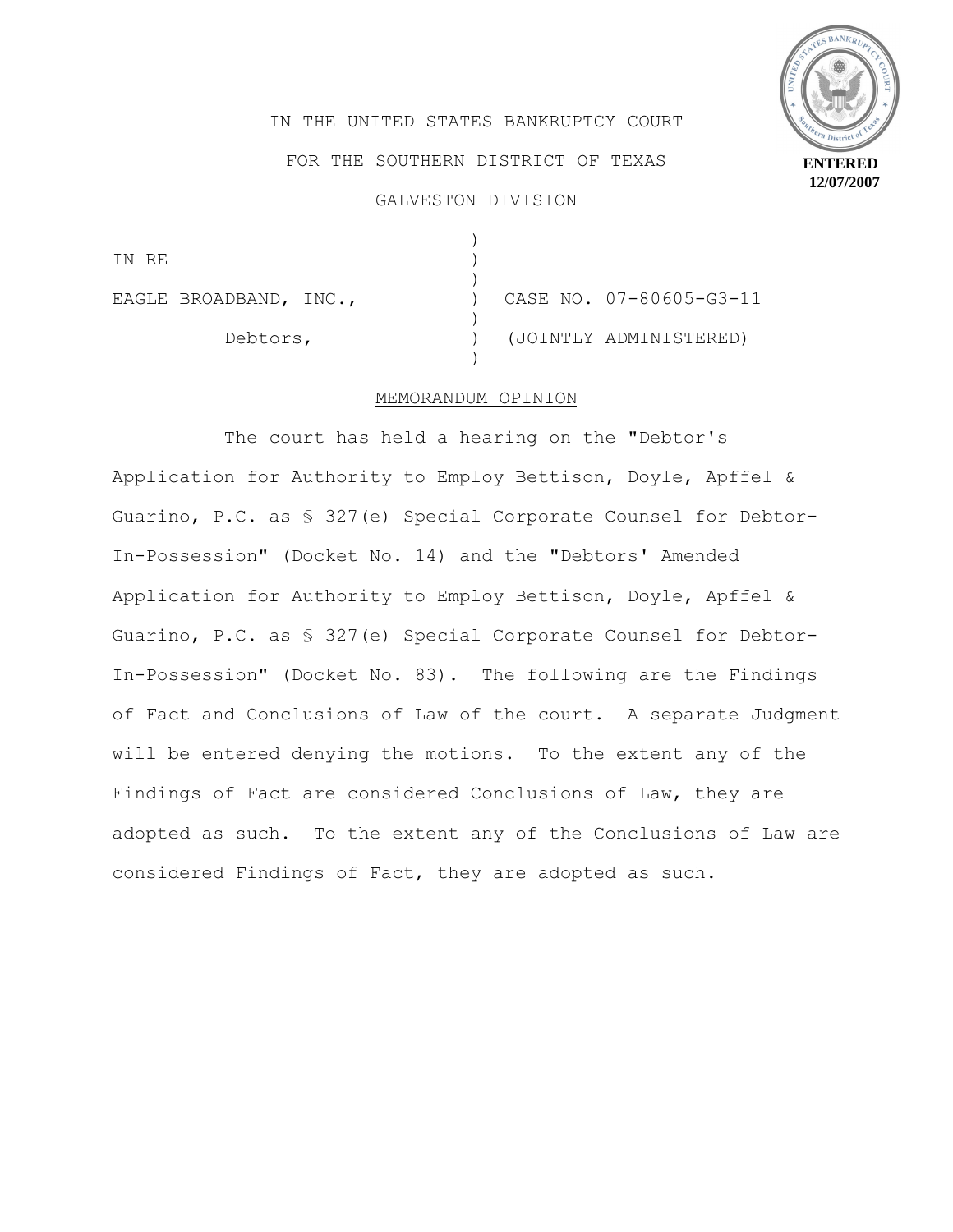## Findings of Fact

Eagle Broadband, Inc. and eleven of its' subsidiaries<sup>1</sup> (collectively, "Debtors") filed voluntary petitions under Chapter 11 of the Bankruptcy Code on November 14, 2007. The cases were jointly administered, and designated as a Complex Chapter 11 case, by orders entered November 16, 2007. Debtors remain as debtors in possession, pursuant to Section 1107 of the Bankruptcy Code.

In the instant applications, Debtors seek authority to employ the law firm of Bettison, Doyle, Apffel & Guarino, P.C. ("BDAG") as special counsel, pursuant to 11 U.S.C. § 327(e). The services Debtors anticipate BDAG to render include:

a) Negotiating and termination of contracts;

b) Addressing shareholder inquiries and stock transfer agent relations;

c) Obtaining debtor-in possession financing;

d) Obtaining a new office lease arrangement;

e) Obtaining D&O insurance financing, which has already been accomplished;

f) Negotiating the sales of certain assets and businesses of Debtors;

<sup>&</sup>lt;sup>1</sup>The subsidiaries are Atlantic Pacific Communications, Inc.; Clearworks Communications, Inc.; Clearworks Home Systems, Inc.; Clearworks.Net, Inc.; Eagle Broadband Services, Inc.; EToolz, Inc.; Link-Two Communications, Inc.; Northpointe Telecom Services, LLC; UCGI Corporation; and United Computing Group, Inc.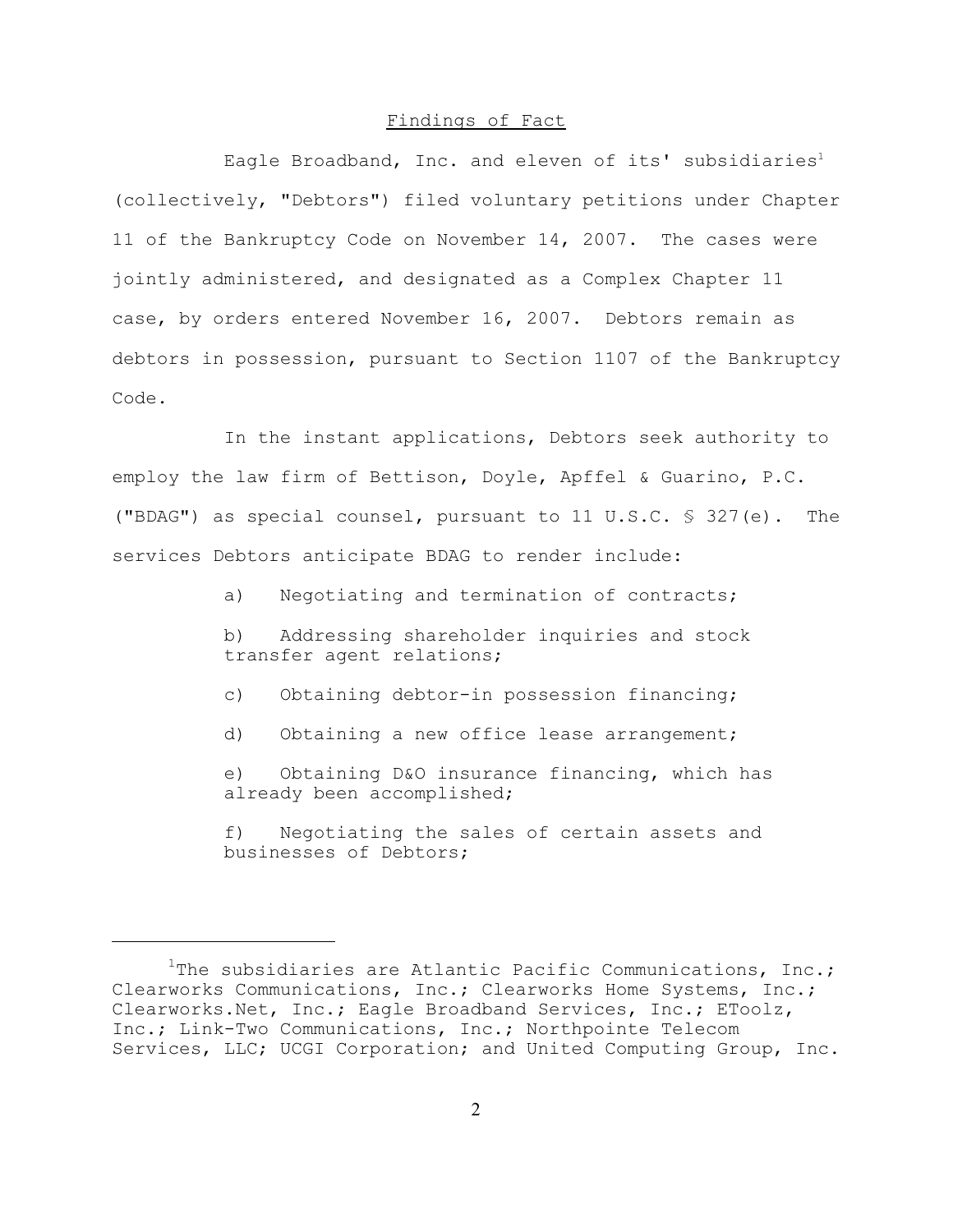g) Fulfilling SEC filing requirements, although the Debtors do not anticipate further SEC filings at this time;

h) Gathering information for schedules and statement of financial affairs related to the bankruptcy proceeding; and

i) Advising on general business issues when such issues are not more easily addressed by bankruptcy counsel.

(Docket No. 83).

Jeff Adams, an attorney with BDAG, testified that he was in-house counsel for Debtors from September, 2005 through May, 2007. He testified that, when he became employed as inhouse counsel, he determined that the corporate officers listed for several of the Debtors were out of date. He testified that Debtors appointed Dave Micek as president, and Adams as secretary, with respect to several of the Debtors.

Adams testified that, before he was employed by Debtors, Celia Figueroa, who had previously been counsel for one or more of the Debtors prior to their merger with others of the Debtors in 2001, became Debtors' in-house counsel. He testified that Figueroa resigned in 2003, and Debtors' SEC filings were prepared by outside counsel until he became in-house counsel in 2005.

Adams testified that he resigned as in-house counsel for Debtors in May, 2007, and went to work at BDAG. He testified that he never formally resigned as secretary of the subsidiaries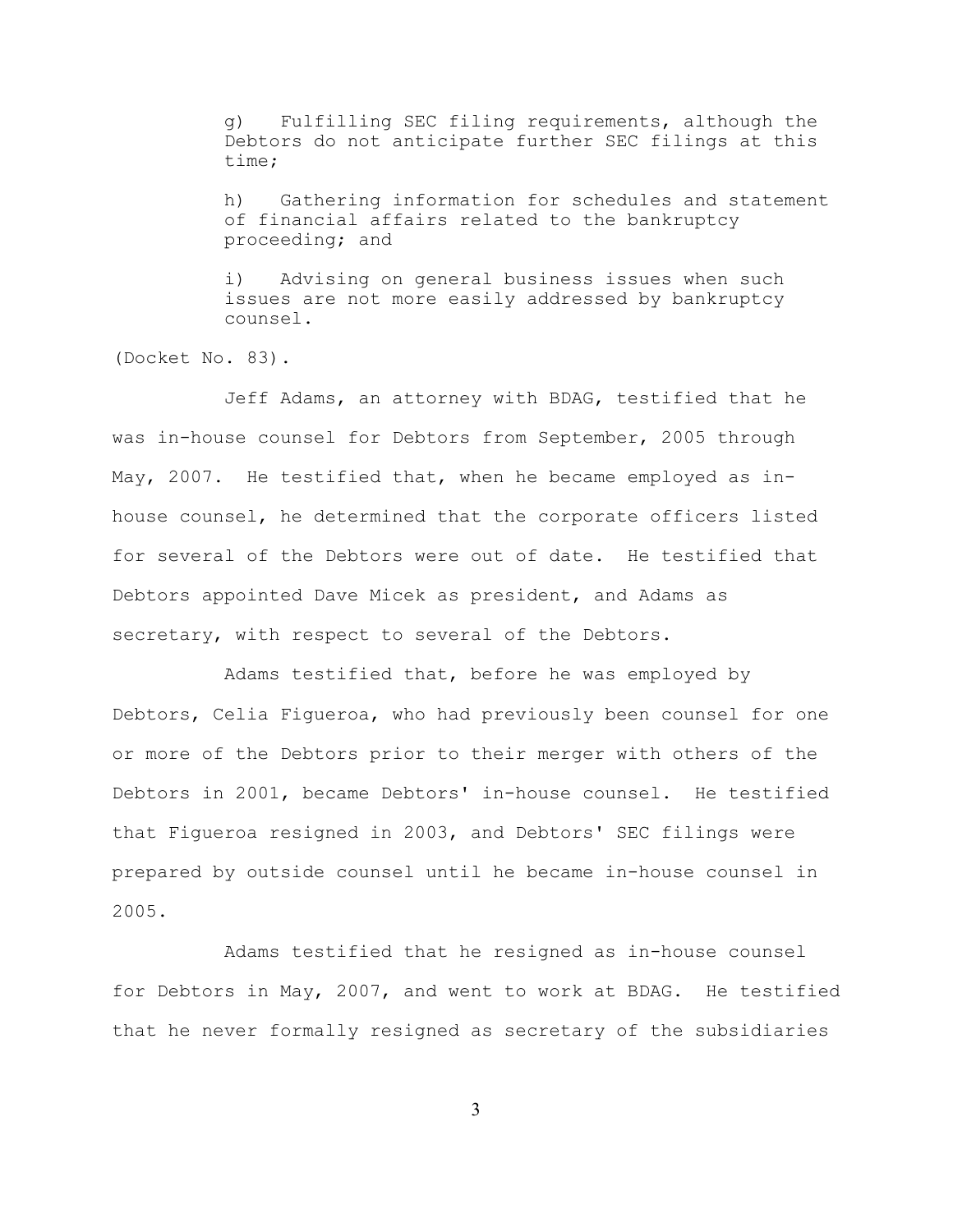for which he had been secretary. He testified that Micek resigned from Debtors in the summer of 2007.

Adams testified that he believes the subsidiaries of which he was secretary are presently without any officers. He testified that, although Debtors' securities are publicly traded, he anticipates that Debtors will not maintain their filings with the SEC. He testified that he desired the dissolution of several of the subsidiaries, but was unable to dissolve them, due to a pending state sales tax audit of the various entities.

In the affidavit attached to the initial application, Adams failed to disclose that he was secretary of Atlantic Pacific Communications, Inc., Link-Two Communications, Inc., UCGI Corporation, United Computing Group, Inc., EToolz, Inc., Clearworks Communications, Inc., and Clearworks.net, Inc. (Docket No. 14). In the amended application, Adams disclosed that he was appointed as the corporate secretary of these entities. (Docket No. 83).

The instant application is opposed by the Texas Comptroller of Public Accounts, on grounds Adams has failed to disclose his appointment as corporate secretary of some of the Debtors, and he may become a fact witness if alter ego or single business enterprise issues arise in the case.

With respect to the issue of Adams' potential appearance as a fact witness, Adams testified that he does not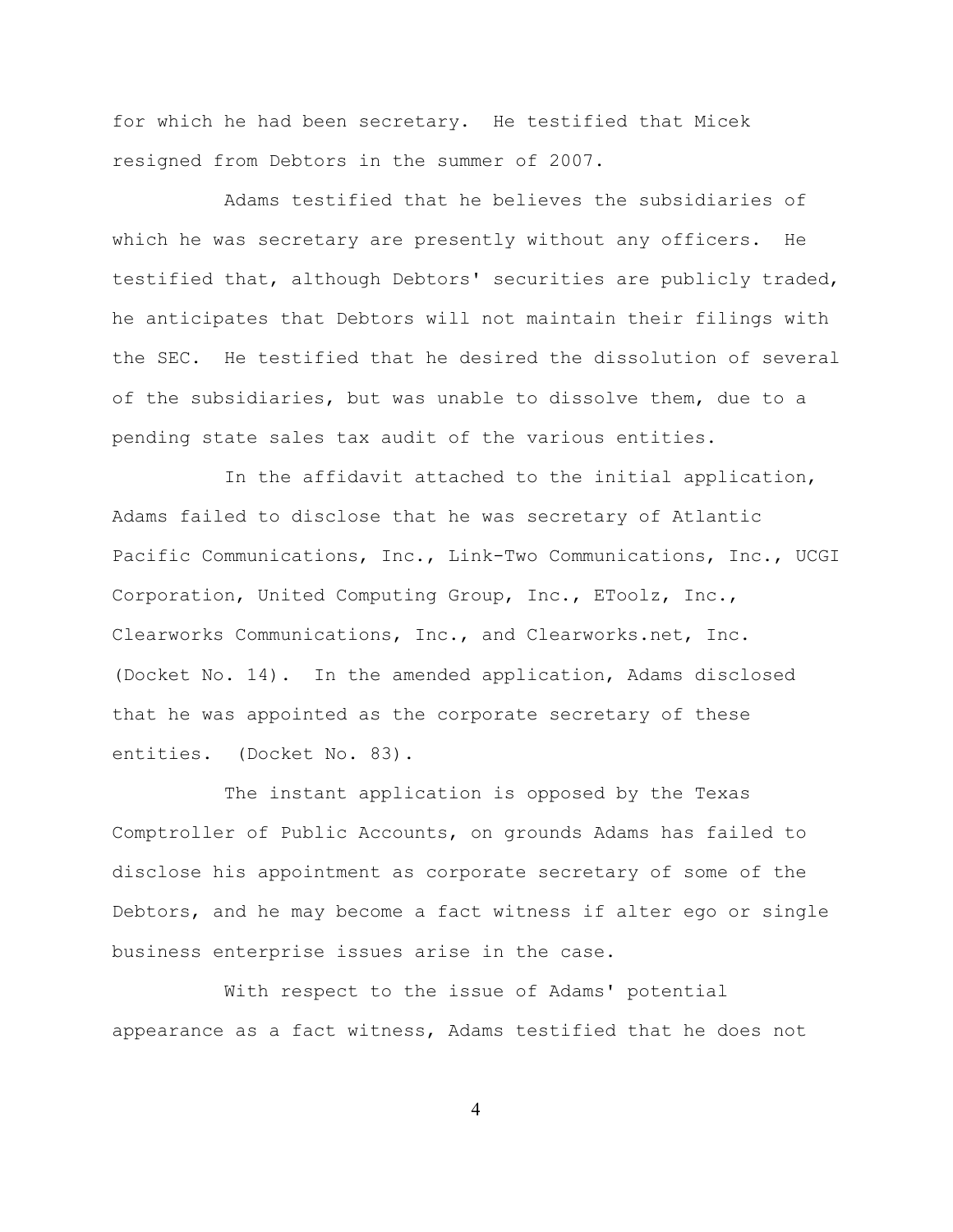anticipate seeking compensation for his efforts as a fact witness.

## Conclusions of Law

Section 327(e) of the Bankruptcy Code provides:

The trustee, with the court's approval, may employ, for a specified special purpose, other than to represent the trustee in conducting the case, an attorney that has represented the debtor, if in the best interest of the estate, and if such attorney does not represent or hold any interest adverse to the debtor or to the estate with respect to the matter on which such attorney is to be employed.

11 U.S.C. § 327(e).

Although Section 327(e) does not require that proposed special counsel be "disinterested," the Fifth Circuit has held that the phrase "does not represent or hold any interest adverse to the debtor or to the estate" requires a factual determination, based on the specific facts of each case, and with attention to circumstances which may impair a professional's ability to offer impartial, disinterested advice to his or her client. In re West Delta Oil Co., 432 F.3d 347 (5th Cir. 2005).

In the instant case, Adams has failed to adequately disclose his service as corporate secretary of several of the Debtors. Although Adams' second affidavit (which was filed only after the Texas Comptroller objected to the first application) does state that Adams was appointed as corporate secretary, the second affidavit still does not address the question of whether Adams may still be the secretary of those corporations. Instead,